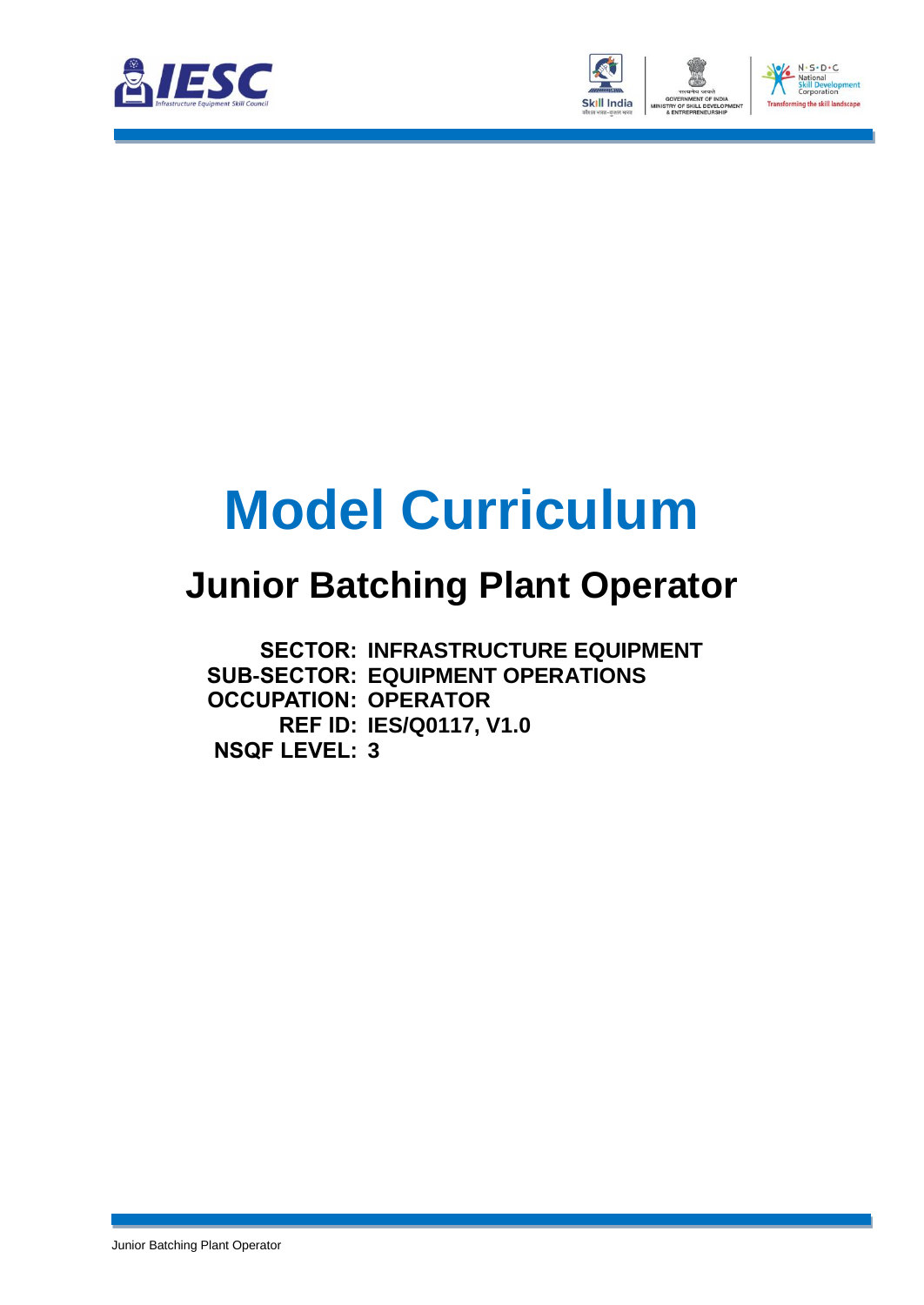



| Skill India<br>allest vace-aware way.                        | <b>&amp;IESC</b><br>Certificate                                                                                                                     | $S \cdot D \cdot C$<br>Development<br>Corporation<br><b>Transforming the skill landscape</b> |
|--------------------------------------------------------------|-----------------------------------------------------------------------------------------------------------------------------------------------------|----------------------------------------------------------------------------------------------|
|                                                              | <b>CURRICULUM COMPLIANCE TO</b><br><b>QUALIFICATION PACK - NATIONAL OCCUPATIONAL STANDARDS</b>                                                      |                                                                                              |
|                                                              | is hereby issued by the                                                                                                                             |                                                                                              |
|                                                              | INFRASTRUCTURE EQUIPMENT SKILL COUNCIL                                                                                                              |                                                                                              |
|                                                              | for the                                                                                                                                             |                                                                                              |
|                                                              | <b>MODEL CURRICULUM</b>                                                                                                                             |                                                                                              |
|                                                              | Complying to National Occupational Standards of<br>Job Role/ Qualification Pack: 'Junior Batching Plant Operator' QP No. 'IES/ Q 0117 NSQF Level 3' |                                                                                              |
|                                                              |                                                                                                                                                     |                                                                                              |
| Date of Issuance:                                            | June 1st, 2017                                                                                                                                      |                                                                                              |
| Valid up to:                                                 | April 30th, 2018                                                                                                                                    | Authorized Signatory<br>(Infrastructure Equipment Skill Council)                             |
| * Valid up to the next review date of the Qualification Pack |                                                                                                                                                     |                                                                                              |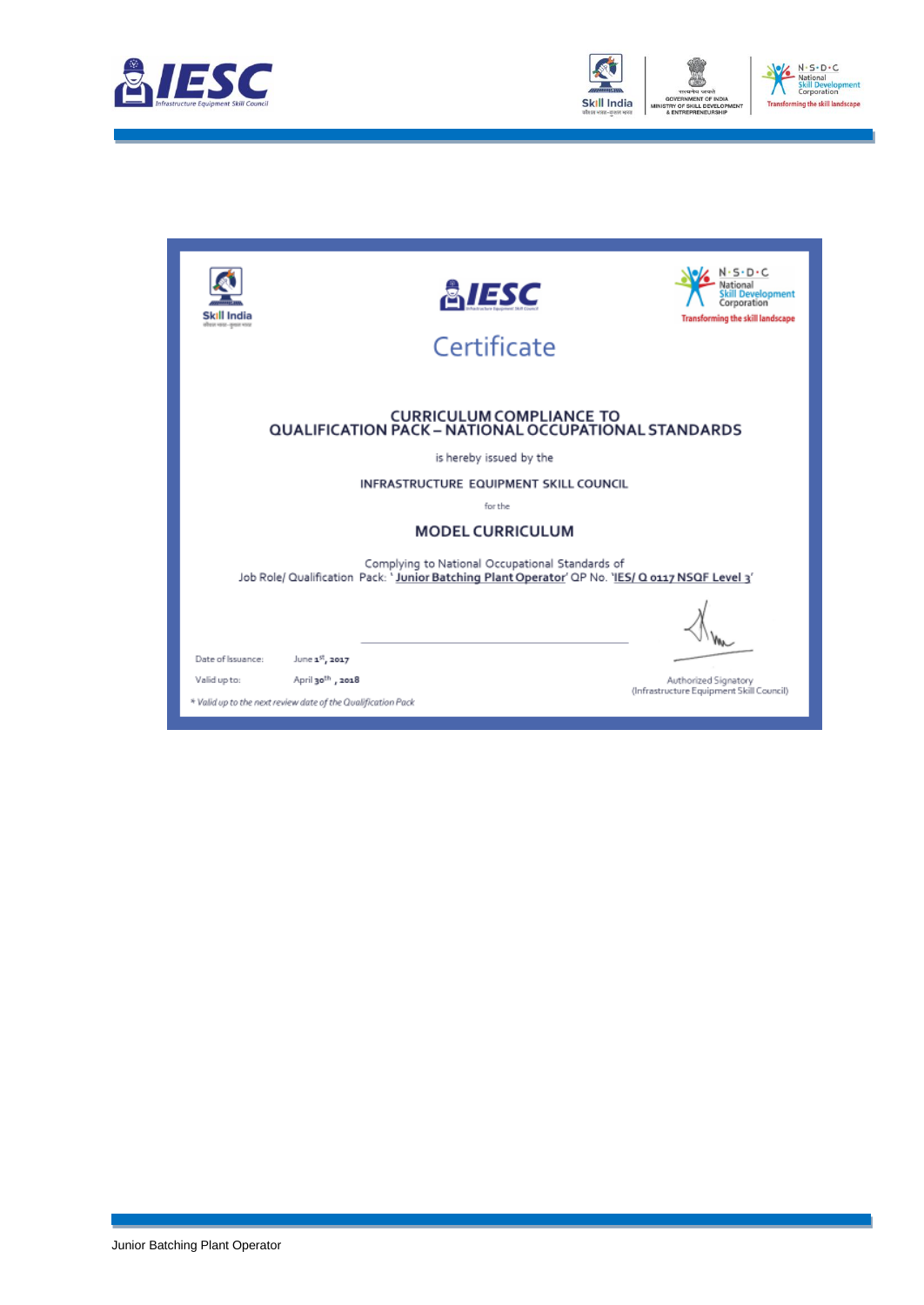



### **TABLE OF CONTENTS**

<span id="page-2-2"></span><span id="page-2-1"></span><span id="page-2-0"></span>

| 1. Curriculum                    | 01  |
|----------------------------------|-----|
| 2. Trainer Prerequisites         | 07  |
| 3. Annexure: Assessment Criteria | 08. |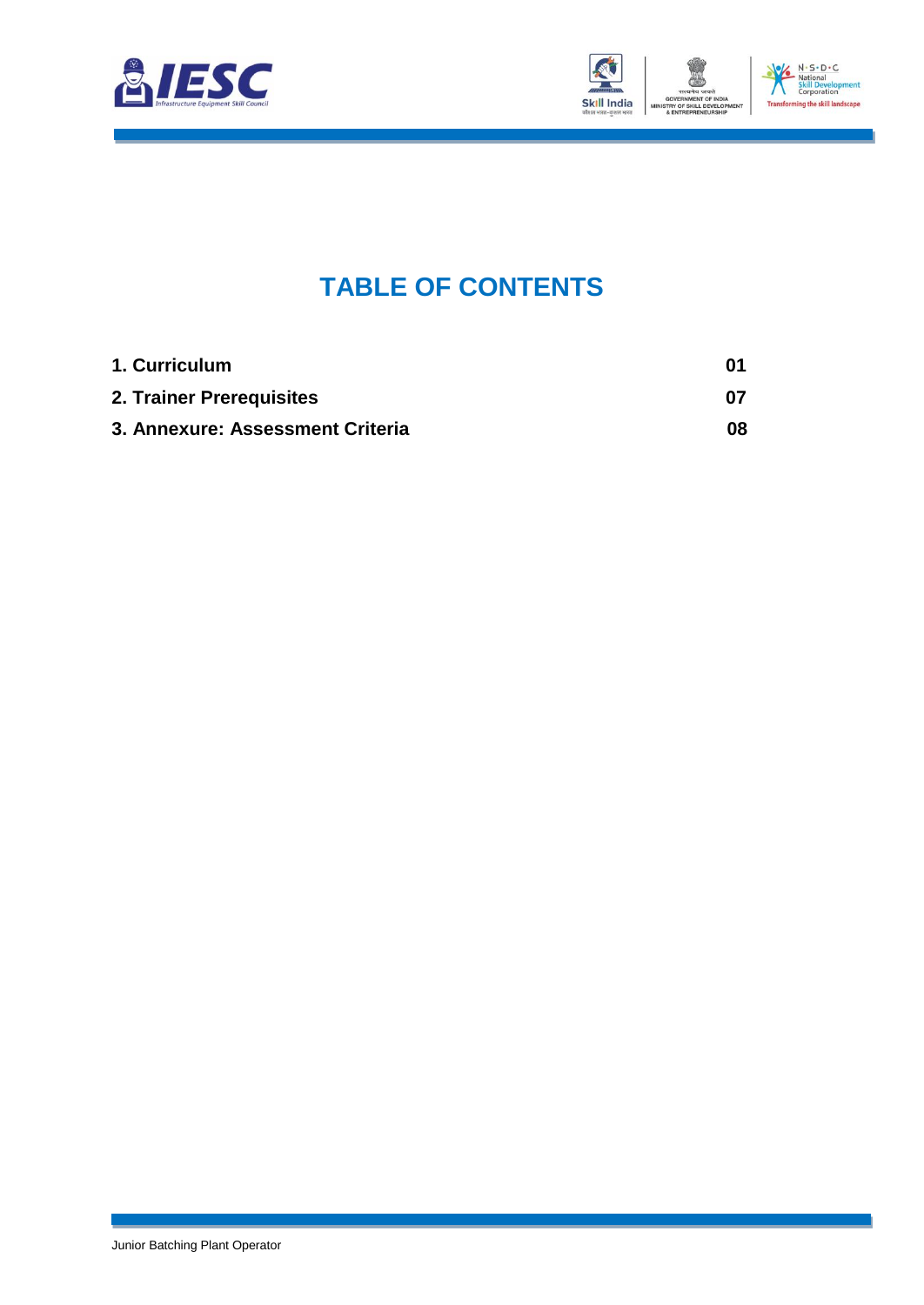



# <span id="page-3-0"></span>**[Junior Batching Plant](#page-2-0)  [Operator](#page-2-0)**

**CURRICULUM / SYLLABUS**

This program is aimed at training candidates for the job of a "Junior Batching Plant Operator", in the "Infrastructure Equipment" Sector/Industry and aims at building the following key competencies amongst the learner

| <b>Program Name</b>                              | <b>Junior Batching Plant Operator</b>                                                                                                                                    |                                                                                                                                                                                                                                                                                                                                                                                                                                                                                                                                                                                                                                                                                                                                                                                                                                                                                                                                                                     |  |  |  |
|--------------------------------------------------|--------------------------------------------------------------------------------------------------------------------------------------------------------------------------|---------------------------------------------------------------------------------------------------------------------------------------------------------------------------------------------------------------------------------------------------------------------------------------------------------------------------------------------------------------------------------------------------------------------------------------------------------------------------------------------------------------------------------------------------------------------------------------------------------------------------------------------------------------------------------------------------------------------------------------------------------------------------------------------------------------------------------------------------------------------------------------------------------------------------------------------------------------------|--|--|--|
| <b>Qualification Pack Name</b><br>& Reference ID | <b>IES/Q0117</b>                                                                                                                                                         |                                                                                                                                                                                                                                                                                                                                                                                                                                                                                                                                                                                                                                                                                                                                                                                                                                                                                                                                                                     |  |  |  |
| <b>Version No.</b>                               | 1.0<br>01 June 2017<br><b>Version Update Date</b>                                                                                                                        |                                                                                                                                                                                                                                                                                                                                                                                                                                                                                                                                                                                                                                                                                                                                                                                                                                                                                                                                                                     |  |  |  |
| <b>Pre-requisites to</b><br><b>Training</b>      | Preferably Class 8th Standard<br>Certification Training in Batching Plant Operations preferred<br>Preferably 2 years experience as 'helper' in batching plant operations |                                                                                                                                                                                                                                                                                                                                                                                                                                                                                                                                                                                                                                                                                                                                                                                                                                                                                                                                                                     |  |  |  |
| <b>Training Outcomes</b>                         |                                                                                                                                                                          | After completing this programme, participants will be able to:                                                                                                                                                                                                                                                                                                                                                                                                                                                                                                                                                                                                                                                                                                                                                                                                                                                                                                      |  |  |  |
|                                                  | documents.<br>work site                                                                                                                                                  | Assist in carrying out pre-operation checks on a batching<br>plant. General introduction to batching plants, basic working of<br>various components sections, engine, hydraulic and electrical<br>systems, operational controls and instrument panel, preparing<br>machine and related systems for operations<br>Assist in operating a batching plant. Properties of materials<br>cement and aggregates, starting of transit mixer, loading of<br>materials, monitoring and regulating mixing, discharging of<br>concrete, shutting down the plant; post-operative checks<br>Assist in carrying out regular maintenance of a batching<br>plant. General maintenance procedures and periodic service<br>schedule; common faults and their diagnosis; reports and<br>Comply with worksite health and safety guidelines. Health,<br>safety and environment policies; personal protective equipment,<br>fire-fighting equipment, basic first aid for common injuries at |  |  |  |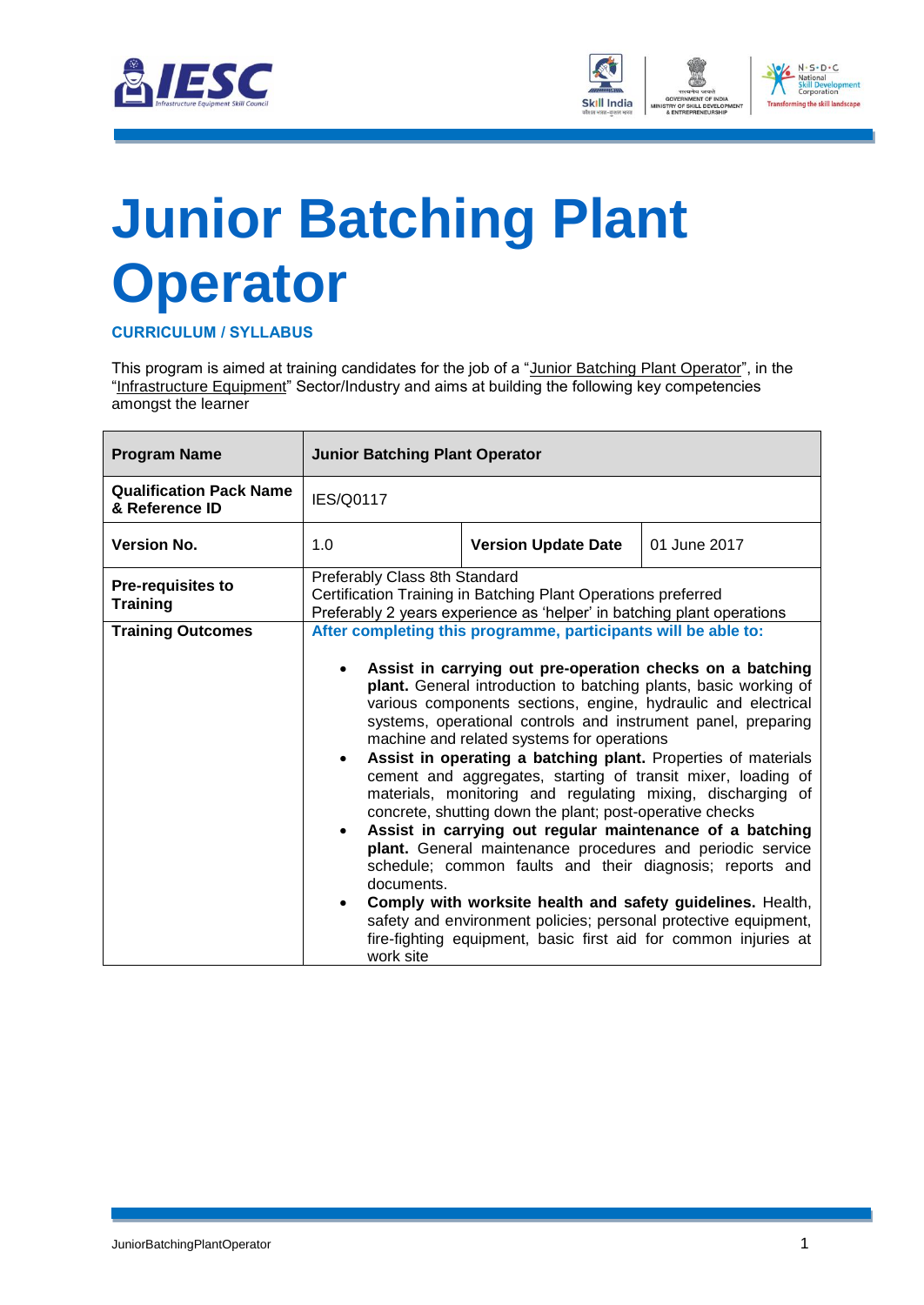



This course encompasses  $\underline{4}$  out of  $\underline{4}$  National Occupational Standards (NOS) of "Junior Batching Plant Operator" Qualification Pack issued by "Infrastructure Equipment Skill Council".

| Sr.<br>No. | <b>Module</b>                                                                                                                                                                                                                      | <b>Key Learning Outcomes</b>                                                                                                                                                                                                                                                                                                                                                                                                                                                                                                                                                                                                                                                                                                                                                                                                                                                                                                                                                                                                                                                                                                                                                                                                                                                                                                                                                                                                                                                                                                                                                                                                                                                                                                                                                                                                                                                                                                            | <b>Equipment Required</b>                                                                                                                                                                                                                                                                                                                                                                |
|------------|------------------------------------------------------------------------------------------------------------------------------------------------------------------------------------------------------------------------------------|-----------------------------------------------------------------------------------------------------------------------------------------------------------------------------------------------------------------------------------------------------------------------------------------------------------------------------------------------------------------------------------------------------------------------------------------------------------------------------------------------------------------------------------------------------------------------------------------------------------------------------------------------------------------------------------------------------------------------------------------------------------------------------------------------------------------------------------------------------------------------------------------------------------------------------------------------------------------------------------------------------------------------------------------------------------------------------------------------------------------------------------------------------------------------------------------------------------------------------------------------------------------------------------------------------------------------------------------------------------------------------------------------------------------------------------------------------------------------------------------------------------------------------------------------------------------------------------------------------------------------------------------------------------------------------------------------------------------------------------------------------------------------------------------------------------------------------------------------------------------------------------------------------------------------------------------|------------------------------------------------------------------------------------------------------------------------------------------------------------------------------------------------------------------------------------------------------------------------------------------------------------------------------------------------------------------------------------------|
| 1          | <b>Assist in carrying out</b><br>pre-operation checks<br>on a transit mixer<br><b>Theory Duration</b><br>(hh:mm)<br>12:00<br><b>Practical Duration</b><br>(hh:mm)<br>24:00<br><b>Corresponding NOS</b><br>Code<br><b>IES/N0149</b> | Organisational<br><b>Context:</b><br><b>Acquire</b><br>working knowledge of the following:<br>Organisation structure, reporting and<br>$\bullet$<br>escalation line.<br>Performance<br>standards<br>and<br>$\bullet$<br>procedures in the company.<br>Work target and review mechanism<br>$\bullet$<br>with supervisor<br>Location and process for storage and<br>$\bullet$<br>disposal of waste.<br>Technical Knowledge: Understand the<br>fundamentals of the following:<br>Different types of batching<br>plant,<br>$\bullet$<br>features and performance.<br>Components and sections of batching<br>$\bullet$<br>plant and its functioning.<br>Equipment operating systems:<br>$\bullet$<br>Hydraulic,<br>electrical,<br>$\circ$<br>pneumatic.<br>Weighing, storage, conveying,<br>$\circ$<br>admix<br>switches<br>Controls,<br>levers,<br>and<br>$\bullet$<br>instrument panel & fuse box<br>Procedure for filling and topping up of<br>$\bullet$<br>fuel, coolant, oils<br>Method of greasing and lubrication.<br>$\bullet$<br>Optimal<br>working<br>condition<br>of<br>$\bullet$<br>components and monitoring systems<br>Skills - Core & Professional. Acquire the<br>ability to:<br>Read<br>&<br>understand<br>general<br>$\bullet$<br>instructions/guidelines<br>related<br>to<br>equipment & worksite ops.<br>Write and record any incidents<br>&<br>deviations on the prescribed formats.<br>Orally communicate information<br>&<br>$\bullet$<br>instructions to co-workers in a clear<br>and concise manner.<br>Plan and organise work related tasks<br>$\bullet$<br>with all concerned in most efficient and<br>cost effective way.<br>Performance<br>Criteria:<br>the<br><b>Execute</b><br>following tasks and procedures:<br>Examine all parts, components and<br>$\bullet$<br>sections of the plant for damage and<br>leakages.<br>Assist in checking all fluid levels in the<br>engine, hydraulic & water systems; top | $\bullet$<br>Model<br>Scaled<br>of<br>Batching Plant for<br>theory sessions<br>Live Batching Plant<br>$\bullet$<br>at nearby project<br>site for<br>practical<br>sessions<br>Class room<br>with<br>$\bullet$<br>audio-video<br>system<br>Manufacturers<br>O<br>$\bullet$<br>and M Manual &<br>Video<br>Safety video<br>$\bullet$<br><b>PPE</b><br>Items<br>&<br>$\bullet$<br>Safety Gear |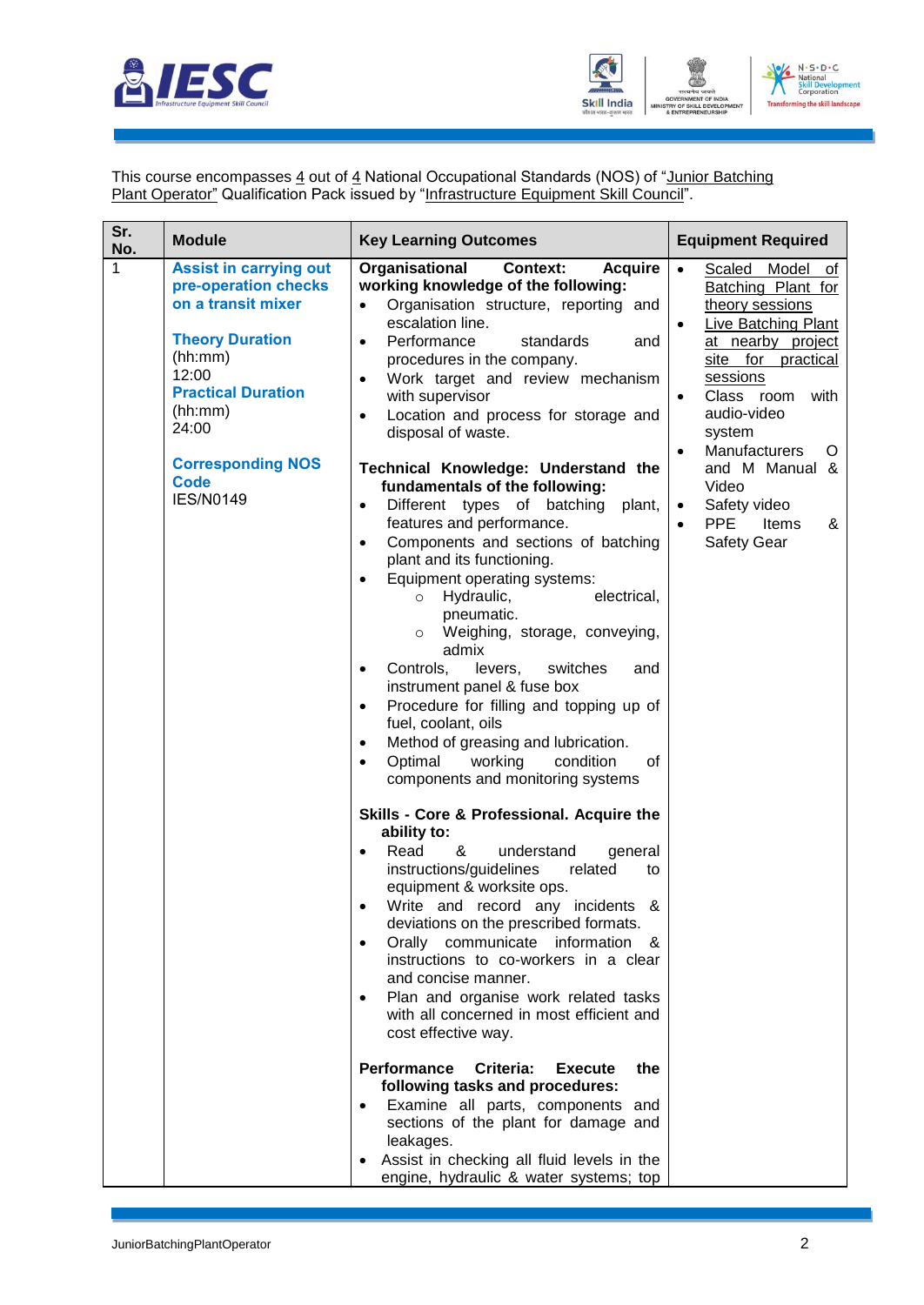





| Sr.<br>No.     | <b>Module</b>                                                                                                                                                                                                 | <b>Key Learning Outcomes</b>                                                                                                                                                                                                                                                                                                                                                                                                                                                                                                                                                                                                                                                                                                                                                                                                                                                                                                                                                                                                                                     | <b>Equipment Required</b>                                                                                                                                                                                                                                                                                                                                                                                          |
|----------------|---------------------------------------------------------------------------------------------------------------------------------------------------------------------------------------------------------------|------------------------------------------------------------------------------------------------------------------------------------------------------------------------------------------------------------------------------------------------------------------------------------------------------------------------------------------------------------------------------------------------------------------------------------------------------------------------------------------------------------------------------------------------------------------------------------------------------------------------------------------------------------------------------------------------------------------------------------------------------------------------------------------------------------------------------------------------------------------------------------------------------------------------------------------------------------------------------------------------------------------------------------------------------------------|--------------------------------------------------------------------------------------------------------------------------------------------------------------------------------------------------------------------------------------------------------------------------------------------------------------------------------------------------------------------------------------------------------------------|
|                |                                                                                                                                                                                                               | up where necessary<br>Check all V-drive and other belts for<br>tension, wear and tear.<br>• Check conveyors, boom scrapers and<br>bucket elevators for free running.<br>Fill all bins and silos as per instructions.<br>Store the admix as per instructions and<br>check dispensers are functional.<br>Empty the weigh hoppers of previous<br>days operations.<br>• Check all hoppers and doors for<br>cleanliness and smooth functioning.<br>Remove cement and concrete build-up<br>in the mixer and clean.<br>Inspect all greasing points and ensure<br>lubrication.<br>Check all electrical wiring for damage<br>and fitting.<br>Check all controls, gauges, lights and<br>horns are functional.<br>Ensure safety equipment in place before<br>$\bullet$<br>operating the plant<br>Assist in maintaining a log book to<br>record all actions done before starting.                                                                                                                                                                                            |                                                                                                                                                                                                                                                                                                                                                                                                                    |
| $\overline{2}$ | <b>Assist in operating a</b><br>batching plant.<br><b>Theory Duration</b><br>(hh:mm)<br>10:00<br><b>Practical Duration</b><br>(hh:mm)<br>20:00<br><b>Corresponding NOS</b><br><b>Code</b><br><b>IES/N0150</b> | Organisational<br><b>Context:</b><br><b>Acquire</b><br>working knowledge of the following:<br>Procedures and guidelines related to<br>$\bullet$<br>breakdown & maintenance services.<br>Location of tools and equipment and<br>$\bullet$<br>procedure for issue and return.<br>Safety policy of the organisation and<br>emergency drills.<br>Technical Knowledge. Understand the<br>fundamentals of the following:<br>features/performance/<br><b>Specs</b><br>and<br>output of the batching plant.<br>Type and grade of cement, aggregates<br>$\bullet$<br>and admixture.<br>Feeding system into silos.<br>Starting procedure, basic operations<br>and monitoring systems.<br>Stopping<br>procedure<br>including<br>$\bullet$<br>emergency stop button<br>Identification and correct usage<br>$\bullet$<br>of<br>basic tools.<br>Various<br>hand<br>signals,<br>safety<br>&<br>$\bullet$<br>emergency signs at project site.<br>Skills - Core & Professional. Acquire the<br>ability to:<br>In addition to core and generic skills<br>$\bullet$<br>listed above | $\bullet$<br>Scaled Model of<br>Batching Plant for<br>theory sessions<br>Live Batching Plant<br>$\bullet$<br>at nearby project<br>site for practical<br>sessions<br>Adequate stocks of<br>cement, admixture<br>other<br>and<br>aggregates.<br>Class room<br>with<br>$\bullet$<br>audio-video<br>system<br>Manufacturers<br>Ő<br>and M Manual &<br>Video<br>Safety video<br><b>PPE</b><br>Items<br>&<br>Safety Gear |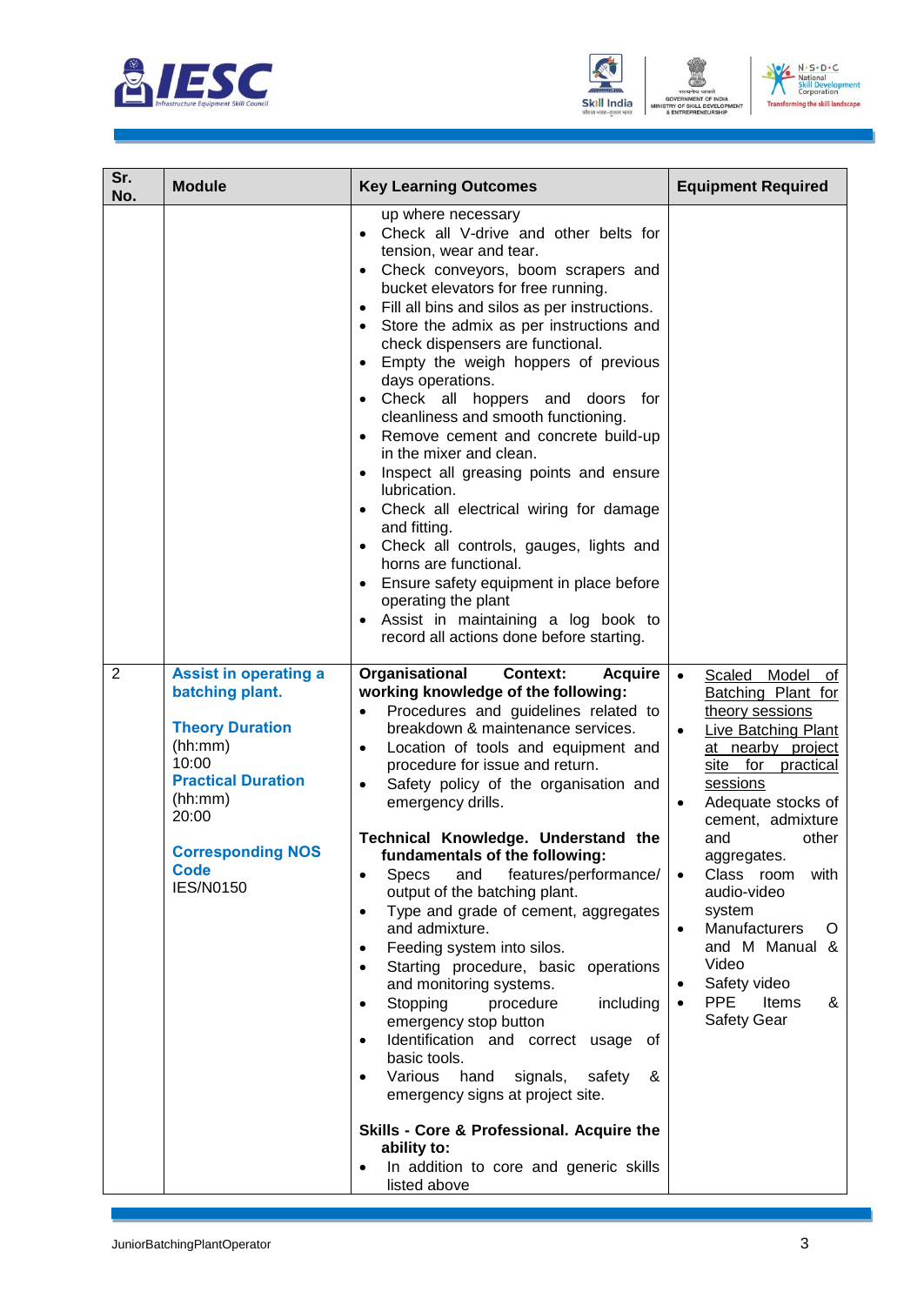





| Sr.<br>No. | <b>Module</b>                                                                                                                                                                                                                 | <b>Key Learning Outcomes</b>                                                                                                                                                                                                                                                                                                                                                                                                                                                                                                                                                                                                                                                                                                                                                                                                                                                                                                                                                                                                                                                                                                                                                                                                                                                                                           | <b>Equipment Required</b>                                                                                                                                                                                                                                                                                                                                  |
|------------|-------------------------------------------------------------------------------------------------------------------------------------------------------------------------------------------------------------------------------|------------------------------------------------------------------------------------------------------------------------------------------------------------------------------------------------------------------------------------------------------------------------------------------------------------------------------------------------------------------------------------------------------------------------------------------------------------------------------------------------------------------------------------------------------------------------------------------------------------------------------------------------------------------------------------------------------------------------------------------------------------------------------------------------------------------------------------------------------------------------------------------------------------------------------------------------------------------------------------------------------------------------------------------------------------------------------------------------------------------------------------------------------------------------------------------------------------------------------------------------------------------------------------------------------------------------|------------------------------------------------------------------------------------------------------------------------------------------------------------------------------------------------------------------------------------------------------------------------------------------------------------------------------------------------------------|
|            |                                                                                                                                                                                                                               | Interpret signage at project work site<br>$\bullet$<br>correctly.<br>Use<br>while<br>correct<br>terminology<br>$\bullet$<br>interacting with others at site<br>Help plan work schedule in time bound<br>$\bullet$<br>and cost effective way.<br>Help identify operational slow-downs<br>$\bullet$<br>and take timely remedial action.<br>Performance<br>Criteria.<br>Execute<br>the<br>following tasks and procedures:<br><b>Starting and Monitoring.</b><br>Assist in starting components /systems<br>$\bullet$<br>in the correct order.<br>Assist in monitoring and regulating<br>$\bullet$<br>materials as per instructions.<br>In crisis operate emergency button to<br>$\bullet$<br>disconnect power to the plant.<br><b>Discharging of Concrete.</b><br>Ensure truck is correctly positioned<br>$\bullet$<br>under sock<br>Assist in discharging the batched<br>$\bullet$<br>concrete safely and correctly into the<br>delivery trucks /mixers.<br>Assist in shutting down procedures as<br>$\bullet$<br>per instructions.<br>Inspect for damages; leaks etc and<br>report / take appropriate action.<br><b>Safety during operations</b><br>Ensure PPE is worn especially dust<br>mask when moving around the plant.<br>Ensure proper communication through<br>$\bullet$<br>correct hand signals and eye contact |                                                                                                                                                                                                                                                                                                                                                            |
| 3          | <b>Assist in regular</b><br>maintenance of a<br>batching plant.<br><b>Theory Duration</b><br>(hh:mm)<br>12:00<br><b>Practical Duration</b><br>(hh:mm)<br>26:00<br><b>Corresponding NOS</b><br><b>Code</b><br><b>IES/N0151</b> | Organisational<br><b>Context:</b><br><b>Acquire</b><br>working knowledge of the following:<br>Emergency organisation structure and<br>$\bullet$<br>maintenance policy.<br>Location<br>of<br>special<br>tools<br>$\bullet$<br>and<br>equipment/ accessories.<br>Technical Knowledge. Understand the<br>fundamentals of the following:<br>Maintenance and service Schedule<br>$\bullet$<br>including related checklists<br>Common defects and general causes<br>$\bullet$<br>for breakdown.<br>Skills - Core & Professional. Acquire the<br>ability to:<br>In addition to core and generic skills<br>$\bullet$                                                                                                                                                                                                                                                                                                                                                                                                                                                                                                                                                                                                                                                                                                           | Scaled Model of<br>Batching Plant for<br>theory sessions<br>Live Batching Plant<br>$\bullet$<br>at nearby project<br>site for practical<br>sessions<br>Class room<br>with<br>$\bullet$<br>audio-video<br>system<br>Manufacturers<br>$\bullet$<br>O<br>and M Manual &<br>Video<br>Safety video<br>٠<br>PPE<br>Items<br>&<br>$\bullet$<br><b>Safety Gear</b> |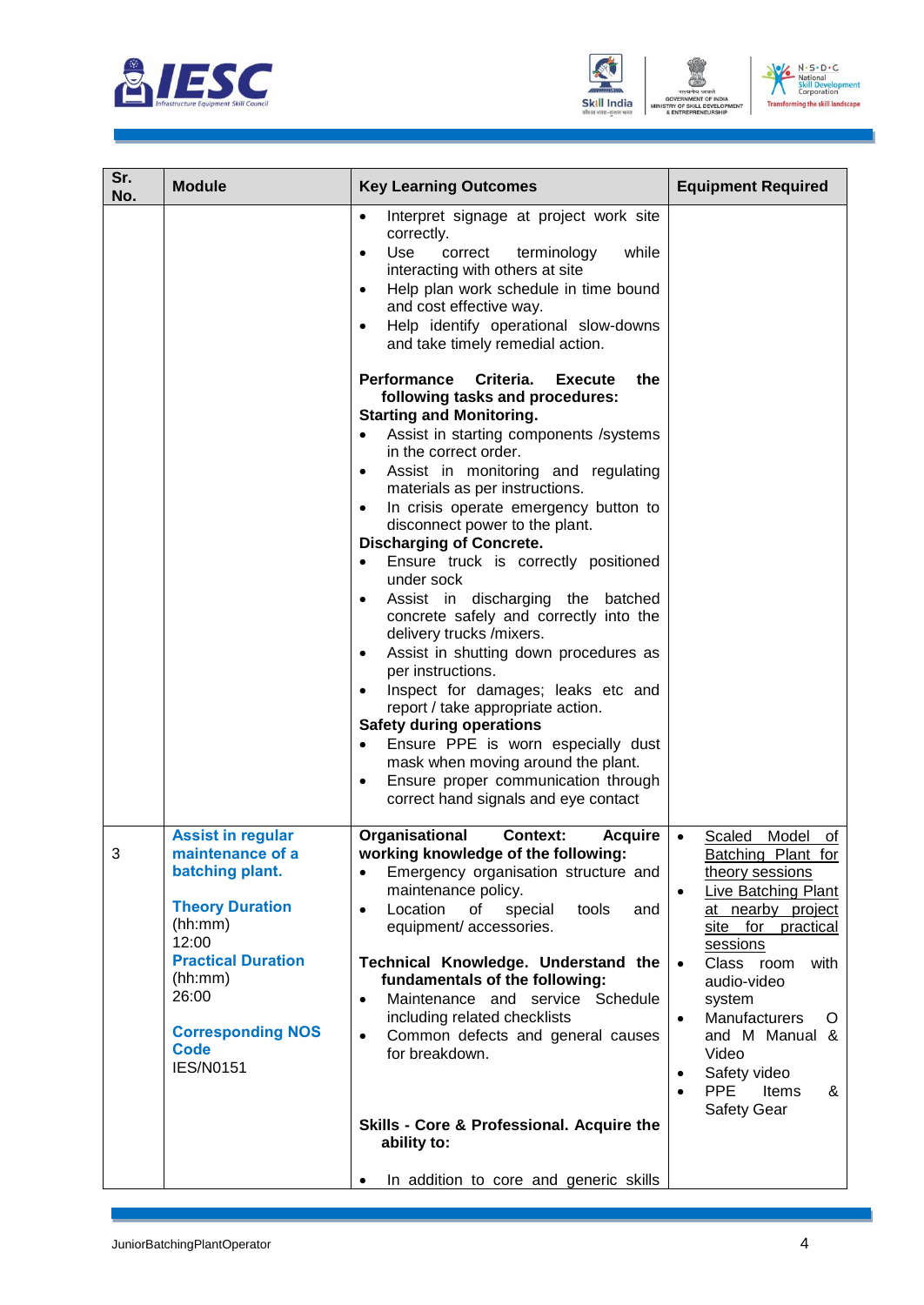





| Sr.<br>No. | <b>Module</b>                                                                                                                                                                                                                              | <b>Key Learning Outcomes</b>                                                                                                                                                                                                                                                                                                                                                                                                                                                                                                                                                                                                                                                                                                                                                                                                                                                                                                                                                                                                                               | <b>Equipment Required</b>                                                                                                                                                                                                                                                                                                                                                                                             |
|------------|--------------------------------------------------------------------------------------------------------------------------------------------------------------------------------------------------------------------------------------------|------------------------------------------------------------------------------------------------------------------------------------------------------------------------------------------------------------------------------------------------------------------------------------------------------------------------------------------------------------------------------------------------------------------------------------------------------------------------------------------------------------------------------------------------------------------------------------------------------------------------------------------------------------------------------------------------------------------------------------------------------------------------------------------------------------------------------------------------------------------------------------------------------------------------------------------------------------------------------------------------------------------------------------------------------------|-----------------------------------------------------------------------------------------------------------------------------------------------------------------------------------------------------------------------------------------------------------------------------------------------------------------------------------------------------------------------------------------------------------------------|
|            |                                                                                                                                                                                                                                            | listed above;<br>Plan maintenance & servicing keeping<br>$\bullet$<br>operational needs in mind.<br>Performance<br>Criteria.<br>Execute<br>the<br>following tasks and procedures:<br>Routine Maintenance: Wash & clean<br>$\bullet$<br>the plant externally to remove deposits<br>Clean drum mixer internally as per<br>$\bullet$<br>instructions.<br>Clean air filter, replenish lubes and<br>$\bullet$<br>coolants as necessary<br>Lubricate/grease<br>all<br>the<br>moving<br>$\bullet$<br>joints/pins and pivot points.<br>Assist in basic housekeeping activities<br>$\bullet$<br>in the control room.<br>Basic Trouble Shooting: Turn off the<br>$\bullet$<br>mains power from panel<br>before                                                                                                                                                                                                                                                                                                                                                       |                                                                                                                                                                                                                                                                                                                                                                                                                       |
|            |                                                                                                                                                                                                                                            | carrying out maintenance activity.<br>Assist in diagnosing the defect/<br>problem and rectify; if need be seek<br>advice from supervisor.<br><b>Documentation &amp; Reporting: Assist in</b><br>$\bullet$<br>maintaining records/documents.<br>Report defects and problems in time<br>$\bullet$<br>and escalate as necessary                                                                                                                                                                                                                                                                                                                                                                                                                                                                                                                                                                                                                                                                                                                               |                                                                                                                                                                                                                                                                                                                                                                                                                       |
| 4          | <b>Comply with Worksite</b><br><b>Health and Safety</b><br><b>Guidelines</b><br><b>Theory Duration</b><br>(hh:mm)<br>06:00<br><b>Practical Duration</b><br>(hh:mm)<br>10:00<br><b>Corresponding NOS</b><br><b>Code</b><br><b>IES/N7601</b> | <b>Organisational Context. Acquire working</b><br>knowledge of the following:<br>Health, safety, environmental (HSE)<br>$\bullet$<br>policies and guidelines of the company<br>& their importance<br>Contact<br>details<br>of<br>personnel<br>$\bullet$<br>responsible for HSE related matters &<br>in case of emergencies.<br>Location of first aid room / station and<br>$\bullet$<br>assembly points.<br>Reporting channel and documentation<br>$\bullet$<br>procedure for all HSE related matters.<br>Technical Knowledge. Understand the<br>fundamentals of the following:<br>OEMs guidelines for health, safety and<br>$\bullet$<br>security requirements.<br>Types, use and importance of Personal<br>$\bullet$<br>Protective Equipment (PPE)<br>Types of common hazards and risks at<br>$\bullet$<br>worksite and preventive measures.<br>In case of emergencies procedure to<br>$\bullet$<br>stop/ shut down machinery.<br>Common injuries and appropriate basic<br>$\bullet$<br>first aid treatment.<br>Firefighting<br>equipment:<br>Basic<br>٠ | Scaled Model<br>of<br>Batching Plant for<br>theory sessions<br><b>Live Batching Plant</b><br>$\bullet$<br>at nearby project<br>site for practical<br>sessions<br>Class room with<br>audio-video<br>system<br>Organisation's<br>$\bullet$<br>ESH / Safety video<br>PPE Items &<br>$\bullet$<br><b>Safety Gear</b><br>Firefighting<br>$\bullet$<br>equipment<br>&<br>Charts<br>First Aid Kit and<br>$\bullet$<br>Charts |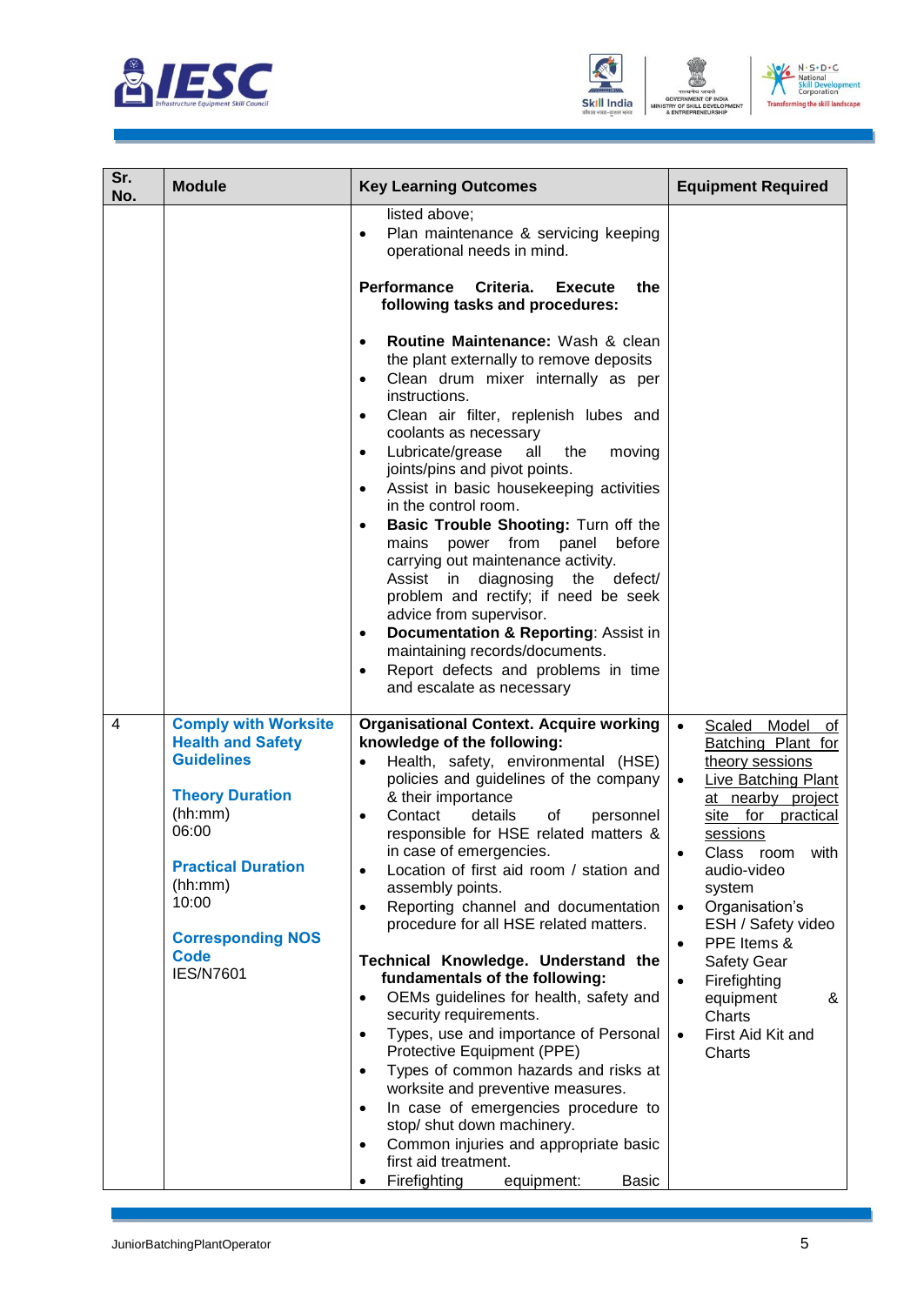





| Sr.<br>No. | <b>Module</b>                                                                                  | <b>Key Learning Outcomes</b>                                                                                                                                                                                                                                                                                                                                                                                                                                                                                                                                                                                                                                                                                      | <b>Equipment Required</b> |
|------------|------------------------------------------------------------------------------------------------|-------------------------------------------------------------------------------------------------------------------------------------------------------------------------------------------------------------------------------------------------------------------------------------------------------------------------------------------------------------------------------------------------------------------------------------------------------------------------------------------------------------------------------------------------------------------------------------------------------------------------------------------------------------------------------------------------------------------|---------------------------|
|            |                                                                                                | knowledge of handling and using them.<br>Guidelines for transport, storage and<br>$\bullet$<br>disposal of hazardous materials and<br>waste<br>Safety signs/symbols and warnings<br>used in worksites and their meaning<br>Skills - Core & Professional. Acquire the<br>ability to:<br>In addition to the core and generic skills<br>$\bullet$<br>listed above<br>Use correct PPE and other safety gear<br>$\bullet$<br>while in the work site.                                                                                                                                                                                                                                                                   |                           |
|            |                                                                                                | Performance Criteria.<br>the<br><b>Execute</b><br>following tasks and performances:<br>Comply<br>with<br>safety,<br>health,<br>environment and<br>security<br>related<br>regulations & guidelines at work.<br>Correct use of Personal Protective<br>$\bullet$<br>Equipment (PPE) and other safety gear<br>at work site.<br>Follow<br>safety<br>measures<br>during<br>operations to ensure health and safety<br>of self and others; general public not at<br>risk.<br>Operate<br>fire<br>extinguishers<br>as<br>$\bullet$<br>applicable.<br>Support in administering basic first aid.<br>$\bullet$<br>Record and report details as related to<br>$\bullet$<br>operations, incidents or accidents as<br>applicable. |                           |
|            | <b>Total Duration</b><br><b>Theory Duration</b><br>40:00<br><b>Practical Duration</b><br>80:00 | <b>Unique Equipment Required:</b><br>Scaled Model of Batching Plant for theory sessions<br>Live Batching Plant at nearby project site for practical sessions<br>$\bullet$<br>Adequate stocks of cement, admixtures and other aggregates.<br>٠<br>Class room with audio-video projection system<br>$\bullet$<br>Manufacturers O and M Manual & Video; Safety video<br>٠<br>PPE Equipment: Helmet, gloves, earplugs, goggles, safety shoes<br>$\bullet$<br>Firefighting equipment and 'How to Use' Charts<br>$\bullet$<br>First Aid Box and 'How to Do' Charts<br>٠                                                                                                                                                 |                           |

Grand Total Course Duration: **120 Hours, 0 Minutes**

*(This syllabus/ curriculum has been approved by Infrastructure Equipment Skill Council)*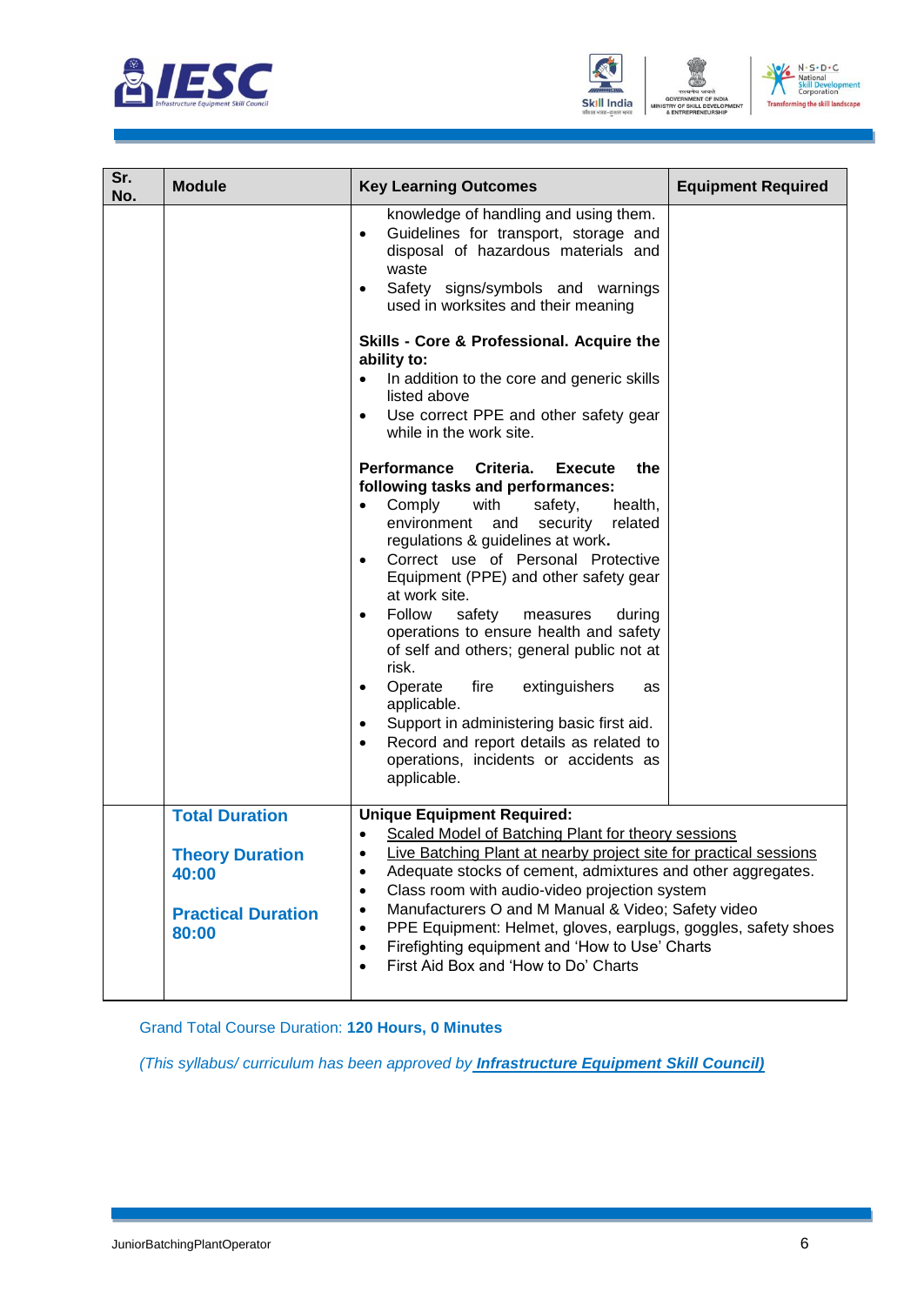



#### <span id="page-9-0"></span>**[Trainer Pre-requisites for Job role: "Junior Batching Plant](#page-2-1) Operator" [mapped to Qualification Pack: "IES/Q0117, v1](#page-2-1)**.**0"**

| Sr.<br>No.    | <b>Area</b>                                                   | <b>Details</b>                                                                                                                                                                                                                                                 |
|---------------|---------------------------------------------------------------|----------------------------------------------------------------------------------------------------------------------------------------------------------------------------------------------------------------------------------------------------------------|
|               | <b>Description</b>                                            | To deliver accredited training service, mapping to the curriculum detailed<br>above, in accordance with the Qualification Pack "IES/Q 0117 Version 1.0".                                                                                                       |
| $\mathcal{P}$ | Personal<br><b>Attributes</b>                                 | Aptitude for conducting training, with strong communication and<br>interpersonal skills. Passion for training and developing others; well-<br>organised; and a team player. Eager to learn and keep oneself updated<br>with the latest in the mentioned field. |
| 3             | <b>Minimum</b><br><b>Educational</b><br><b>Qualifications</b> | Class $8th$ ; preferably 10th                                                                                                                                                                                                                                  |
| 4a            | <b>Domain</b><br><b>Certification</b>                         | Certified for Job Role: "Junior Batching Plant Operator" mapped to QP:<br>"IES/Q 0117 - Version 1.0". Minimum accepted score 70%.<br>Desired: Certification Training in Batching Plant Operations & Maintenance                                                |
| 4b            | <b>Platform</b><br><b>Certification</b>                       | Certified for Job Role: "Trainer" mapped to Qualification Pack: SSC/1402.<br>Minimum accepted score 70%.                                                                                                                                                       |
| 5             | <b>Experience</b>                                             | <b>Batching</b><br>• Around 3 to 4 years' site experience in<br>Plant<br>Operations.<br>At least 1 to 2 years' experience in conducting O and M training<br>$\bullet$<br>programs.                                                                             |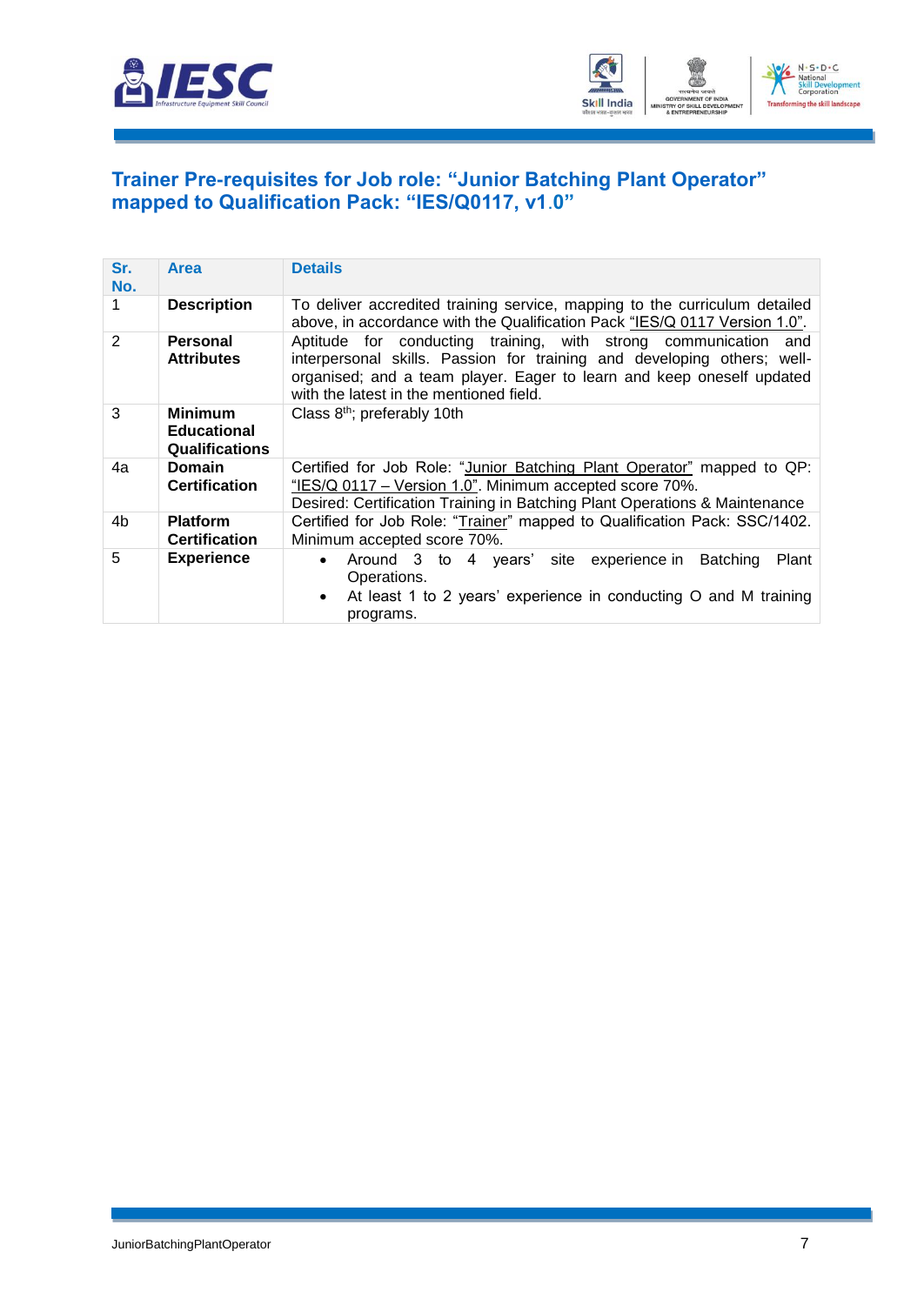



<span id="page-10-0"></span>

| <b>Assessment Criteria</b>  |                                       |
|-----------------------------|---------------------------------------|
| <b>Job Role</b>             | <b>Junior Batching Plant Operator</b> |
| <b>Qualification Pack</b>   | <b>IES/Q 0117 Version 1.0</b>         |
| <b>Sector Skill Council</b> | <b>Infrastructure Equipment</b>       |

| Sr.<br>No.    | <b>Guidelines for Assessment</b>                                                                                                                                                                                                                                                    |
|---------------|-------------------------------------------------------------------------------------------------------------------------------------------------------------------------------------------------------------------------------------------------------------------------------------|
|               | Criteria for assessment for Qualification Pack has been laid down based on the NOS's. Each<br>Performance Criteria (PC) has been assigned marks proportional to its importance within<br>NOS.SSC will also lay down proportion of marks for Theory and Skill Practical for each PC. |
| $\mathcal{P}$ | The assessment for the theory part will be based on knowledge bank of questions created by<br>the SSC.                                                                                                                                                                              |
| 3             | Individual assessment agencies will create unique question papers for theory part for each<br>candidate at each examination/training center (as per assessment criteria below)                                                                                                      |
| 4             | Individual assessment agencies will create unique evaluations for skill practical for every<br>student at each examination/training center based on this criteria.                                                                                                                  |
| 5             | To pass the Qualification Pack, every trainee should score a minimum of 40% in each NOS<br>and 50% aggregate                                                                                                                                                                        |
| 6             | In case of successfully passing only certain number of NOS's, the trainee is eligible to take<br>subsequent assessment on the balance NOS's to pass the Qualification pack.                                                                                                         |

|                                                                                                                  |                                                                                                                                                                                           |                      | <b>Marks</b><br><b>Allocation</b> |               |                                   |
|------------------------------------------------------------------------------------------------------------------|-------------------------------------------------------------------------------------------------------------------------------------------------------------------------------------------|----------------------|-----------------------------------|---------------|-----------------------------------|
| <b>Assessment</b><br><b>Outcomes</b>                                                                             | Assessment Criteria for the<br>outcome                                                                                                                                                    | Total<br><b>Mark</b> | Out of                            | <b>Theory</b> | <b>Skills</b><br><b>Practical</b> |
| <b>IES/N0149</b><br>$1_{-}$<br>Assist in carrying<br>pre-operation<br>checks<br><b>on</b><br>a<br>batching plant | PC1. Assist in inspecting<br>oil<br>and filter on air compressor,<br>drain tank manifolds and all<br>the<br>water<br>traps<br>as<br>per<br>procedures<br>the<br>set<br>by<br>manufacturer |                      | $\overline{2}$                    | 1             | 1                                 |
|                                                                                                                  | PC2. Check the oil level in all<br>gear boxes, hydraulic unit, drum<br>motor oil and auto-roll as per<br>instructions<br>the<br>from<br>operator/supervisor                               |                      | 1                                 | $\Omega$      | 1                                 |
|                                                                                                                  | PC3. Fill all the bins and silos<br>as per instructions from the<br>operator/ supervisor                                                                                                  | 35                   | $\overline{2}$                    |               | 1                                 |
|                                                                                                                  | PC4. Check for tensions on all<br>V-drive belts and other belts for<br>wear and tear as per the<br>instructions from the operator/<br>supervisor                                          |                      | 1                                 | $\Omega$      | 1                                 |
|                                                                                                                  | PC5. Store the liquid admixtures<br>organizational<br>the<br>per<br>as<br>standards<br>avoid<br>to<br>contamination                                                                       |                      | 3                                 | 1             | 2                                 |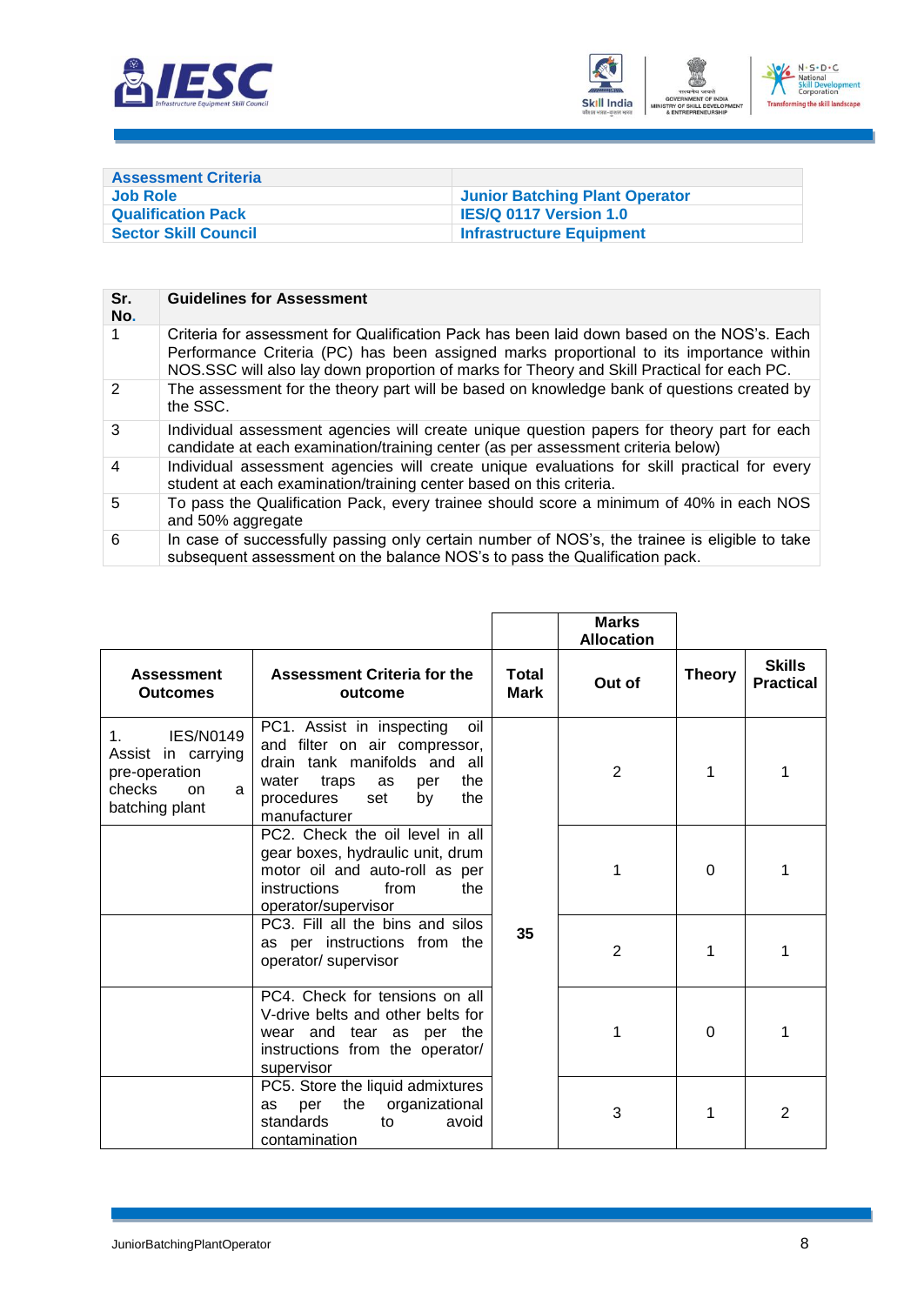





| PC6. Check that<br>dispensers are in good working<br>condition as stated by the<br>operator/ supervisor                                                             | admixture      | $\overline{2}$ | 1        | 1              |
|---------------------------------------------------------------------------------------------------------------------------------------------------------------------|----------------|----------------|----------|----------------|
| PC7.<br>Ensure<br>that<br>equipment<br>is<br>present<br>securely mounted as per the<br>organizational standards                                                     | safety<br>and  | 1              | 0        | 1              |
| PC8. Check for wiring damage<br>and loose electrical fitting for the<br>electric drive motors                                                                       |                | $\overline{2}$ | 1        | 1              |
| PC9. Turn<br>off<br>mixer<br>before<br>carrying<br>out<br>cleaning or chipping                                                                                      | motor<br>mixer | $\overline{2}$ | 1        | 1              |
| PC10. Empty the weigh hoppers<br>from<br>the<br>previous<br>operation                                                                                               | day's          | $\overline{2}$ | 0        | $\overline{2}$ |
| PC11. Clean the area under<br>plant for spillage and trace<br>source                                                                                                |                | 1              | 0        | 1              |
| PC12. Check conveyors, boom<br>scrapers and bucket elevators<br>for free running and wear, and<br>adjust as per the instructions<br>from the operator's supervisors |                | 3              | 1        | 2              |
| PC13. Check all hoppers and<br>doors are in clean and efficient<br>working order                                                                                    |                | 1              | 0        | 1              |
| PC14. Check tightness of all<br>hydraulic connections and the<br>condition of flexible tubes                                                                        |                | $\overline{2}$ | 1        | 1              |
| PC15. Check and remove any<br>cement or concrete build up in<br>the mixer                                                                                           |                | 1              | 0        | 1              |
| PC16. Check dust seals on<br>cement hoppers for wear                                                                                                                |                | 3              | 1        | 2              |
| PC17.Check mixer drum<br>structural cracks or damage                                                                                                                | for            | 1              | $\Omega$ | 1              |
| PC18.Ensure that before work,<br>the machine should have an<br>empty running                                                                                        |                | $\overline{2}$ | 1        | 1              |
| PC19.Assist in maintaining a<br>check/maintenance logbook to<br>record all activities performed<br>before starting the batching<br>plant                            |                | 1              | 0        | 1              |
| PC20.Report defects precisely<br>to the operator/ supervisor                                                                                                        |                | $\overline{2}$ | 1        | 1              |
|                                                                                                                                                                     | <b>Total</b>   | 35             | 11       | 24             |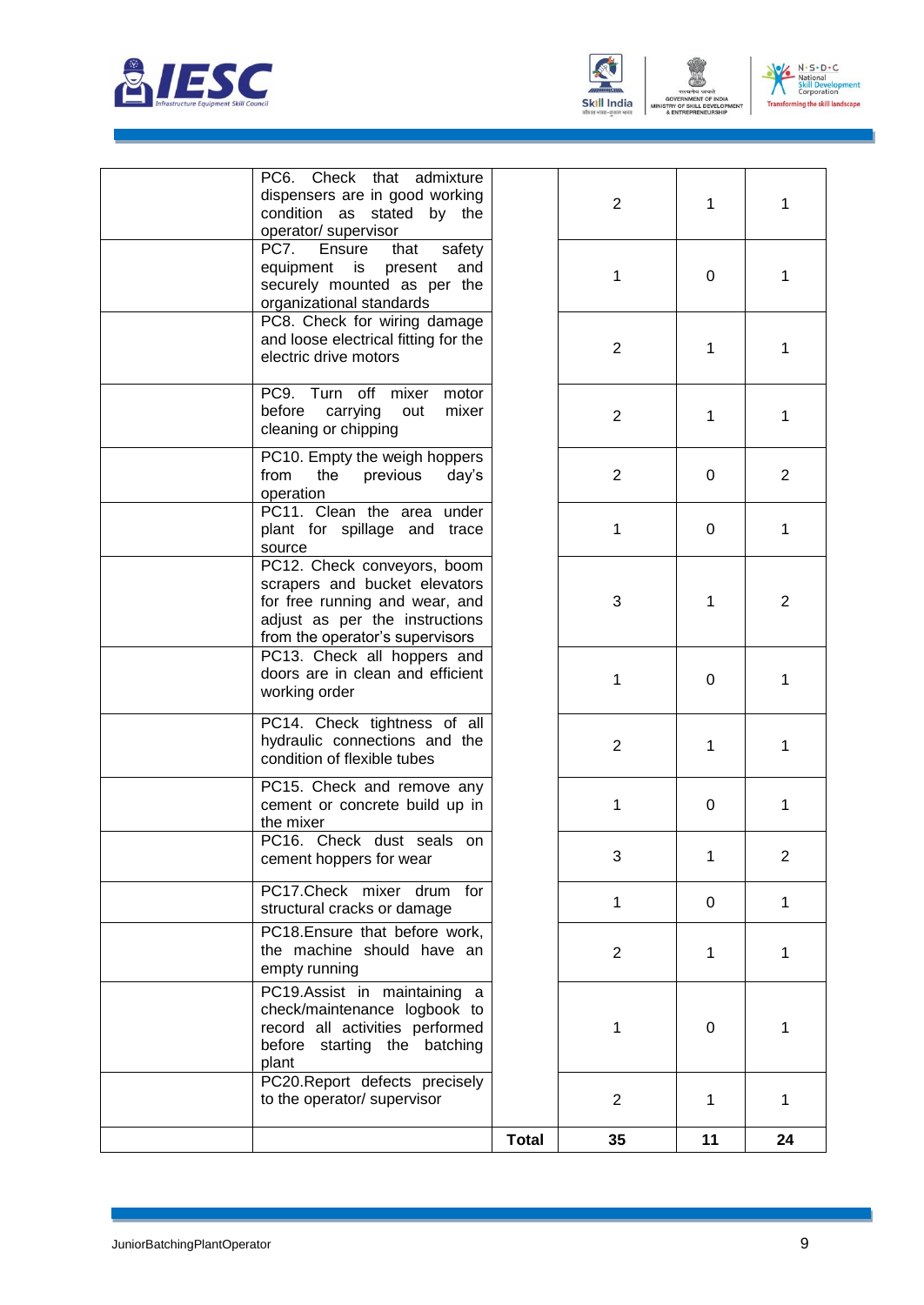



MENT OF

**IENT OF INDIA<br>KILL DEVELOP** 



| 2.<br><b>IES/N0150</b><br>Assist in carrying<br>out batching plant                     | PC <sub>1</sub> .<br>Assist<br>in<br>starting<br>components in correct order as<br>instructions<br>from<br>the<br>per                                                                                                  |              | 3              | 1   | 2              |
|----------------------------------------------------------------------------------------|------------------------------------------------------------------------------------------------------------------------------------------------------------------------------------------------------------------------|--------------|----------------|-----|----------------|
| operations                                                                             | operator/ supervisor<br>PC2. Assist in monitoring and<br>regulate materials<br>such<br>as<br>proportions<br>of<br>aggregates,<br>cement, water, and admixtures<br>as per instructions from the<br>operator/ supervisor |              | 3              | 1   | $\overline{2}$ |
|                                                                                        | PC3. Use the emergency stop<br>button to disable all power to<br>the batching plant in case of a<br>crisis, as per instructions form<br>the operator/supervisor                                                        |              | 3              | 1   | $\overline{2}$ |
|                                                                                        | PC4. Coordinate with ground<br>personnel, loader operators and<br>truck drivers                                                                                                                                        |              | 3              | 1   | $\overline{2}$ |
|                                                                                        | PC5.<br>that<br>Ensure<br>truck is<br>properly positioned under sock<br>to ensure correct direction of the<br>drum                                                                                                     | 30           | 4              | 1   | 3              |
|                                                                                        | PC <sub>6</sub> .<br>Discharge<br>batched<br>into<br>delivery<br>concrete<br>trucks/mixers as per instructions<br>from the operator/ supervisor                                                                        |              | 3              | 1   | $\overline{2}$ |
|                                                                                        | PC7. Assist in shutting down<br>procedures as per instructions<br>from the operator/ supervisor                                                                                                                        |              | 3              | 1   | $\overline{2}$ |
|                                                                                        | PC8. Wear dust masks when<br>working around the plant                                                                                                                                                                  |              | $\overline{2}$ | 0   | $\overline{2}$ |
|                                                                                        | PC9. Make positive eye contact<br>with other equipment operators<br>at the site before crossing in<br>front of or behind the equipment                                                                                 |              | 3              | 1   | $\overline{2}$ |
|                                                                                        | PC10. Wear all PPE while<br>sampling concrete and for all<br>operations                                                                                                                                                |              | 3              |     | ∠              |
|                                                                                        |                                                                                                                                                                                                                        | <b>Total</b> | 30             | 9   | 21             |
| <b>IES/N0151</b><br>3.<br>in regular<br>Assist<br>maintenance of the<br>batching plant | PC1.Clean<br>mixer<br>drum<br>internally as per instructions<br>form the operator/ supervisor                                                                                                                          |              | 1.5            | 0.5 | 1              |
|                                                                                        | PC2. Wash the batching plant<br>externally with water to remove<br>all built-up deposits as per<br>instructions form the operator/<br>supervisor                                                                       | 20           | 1              | 0   | 1              |
|                                                                                        | PC3.Lubricate the equipment in<br>different<br>parts<br>as<br>per<br>instructions of the operator                                                                                                                      |              | 1              | 0   | 1              |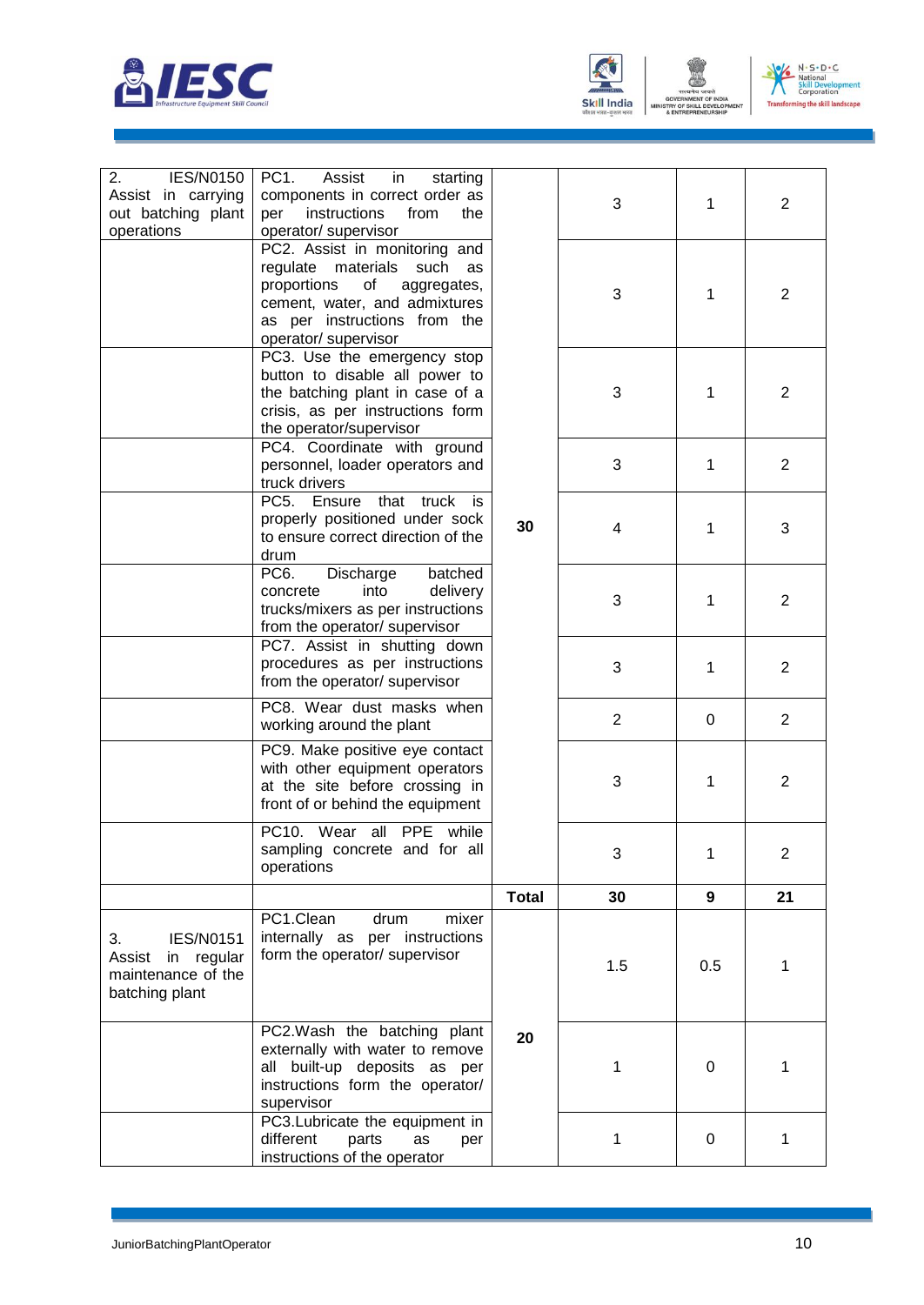





|                                                                                      | PC4.Replace<br>defective<br>components as per instructions<br>from the operator/ supervisor                                        |              | 1.5            | 0.5 | 1   |
|--------------------------------------------------------------------------------------|------------------------------------------------------------------------------------------------------------------------------------|--------------|----------------|-----|-----|
|                                                                                      | PC5. Clean the rubber chute that<br>discharges the cement into the<br>mixer as per instructions from<br>the operator/ supervisor   |              | $\overline{2}$ | 1   | 1   |
|                                                                                      | PC6.Assist in performing basic<br>housekeeping activities in the<br>control room                                                   |              | 1              | 0   | 1   |
|                                                                                      | PC7.Adjust all belt wipers as<br>instructions<br>from<br>the<br>per<br>operator/ supervisor                                        |              | 1.5            | 1   | 0.5 |
|                                                                                      | PC8.Blow clean all air filters on<br>air compressor and aeration<br>blowers as per instructions from<br>the operator/ supervisor   |              | 1              | 0   | 1   |
|                                                                                      | PC9.Adjust tension of the chain<br>scoops<br>unit<br>and<br>as<br>per<br>instructions from the operator/<br>supervisor             |              | 1              | 0   | 1   |
|                                                                                      | PC10.Turn off the mains power<br>from panel completely before<br>carrying out maintenance work                                     |              | 1              | 0   | 1   |
|                                                                                      | defective<br>PC11.Replace<br>the<br>parts are replaced immediately<br>as per instructions from the<br>operator/ supervisor         |              | 1.5            | 1   | 0.5 |
|                                                                                      | PC12 Clean magnetic oil plugs<br>during each oil change as per<br>instructions from the operator/<br>supervision                   |              | 1.5            | 0.5 | 1   |
|                                                                                      | PC13.<br>Handle and<br>dispose<br>waste based on environmental<br>guidelines at the work place                                     |              | 1              | 0   | 1   |
|                                                                                      | PC14.Follow<br>reporting<br>procedures as laid down by the<br>employer                                                             |              | $\overline{2}$ | 1   | 1   |
|                                                                                      | PC15.Report<br>escalate<br>and<br>problems/ incidents as required<br>in a timely manner                                            |              | 1.5            | 0.5 | 1   |
|                                                                                      |                                                                                                                                    | <b>Total</b> | 20             | 6   | 14  |
| <b>IES/N7601</b><br>4.<br>Comply<br>with<br>worksite health and<br>safety guidelines | PC1.<br>Comply<br>with<br>safety,<br>health,<br>security<br>and<br>environment related regulations/<br>guidelines at the work site | 15           | $\overline{2}$ | 1   | 1   |